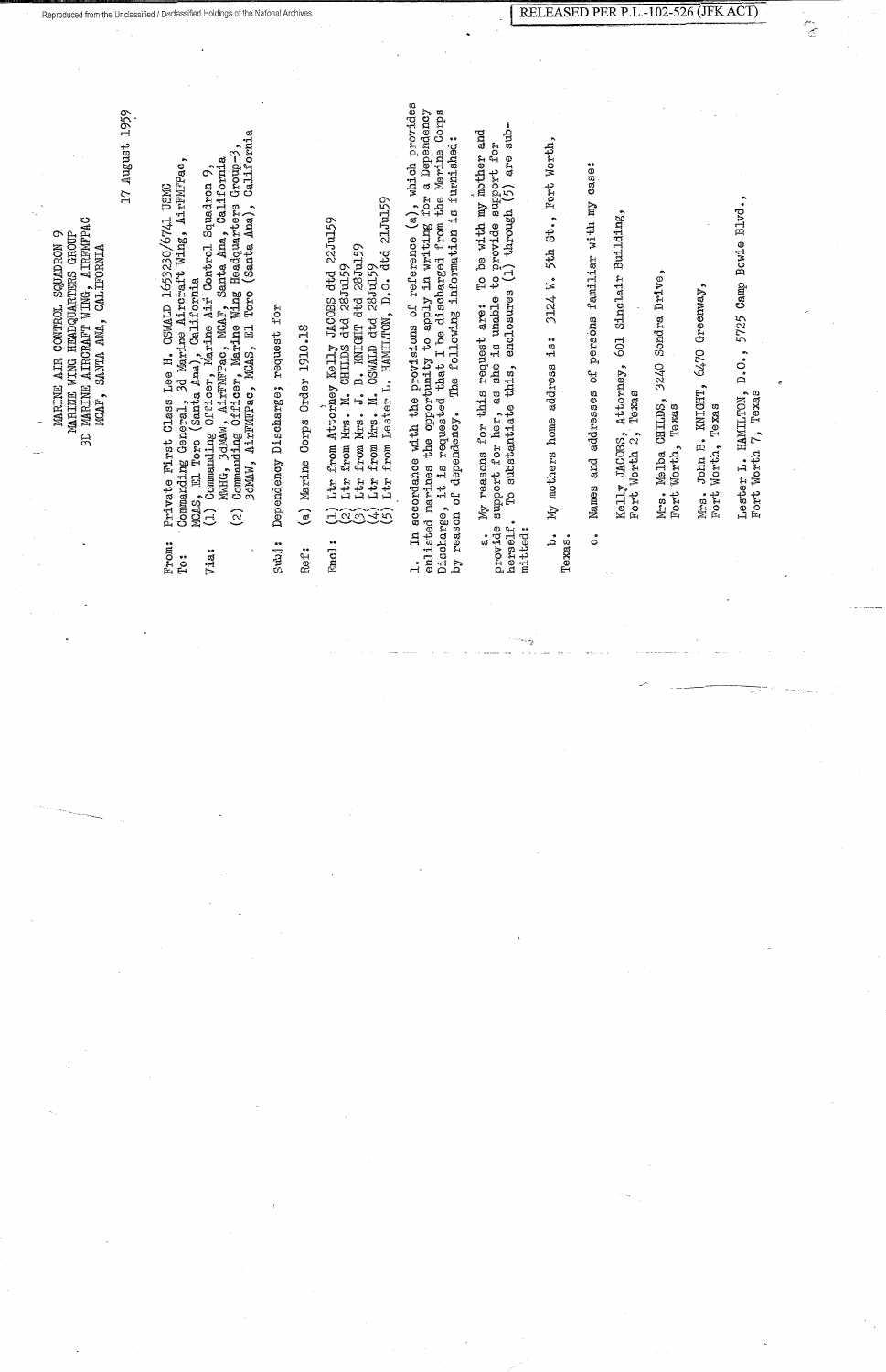$\vec{a}$ 

e. There are no other members of my family that can assist in the present or future situation.

**OSWALD** bg Xee A<br>Lilli H.

٦

Reproduced from the Unclassified / Declassified Holdings of the National Archives

 $\frac{1}{\sqrt{2}}$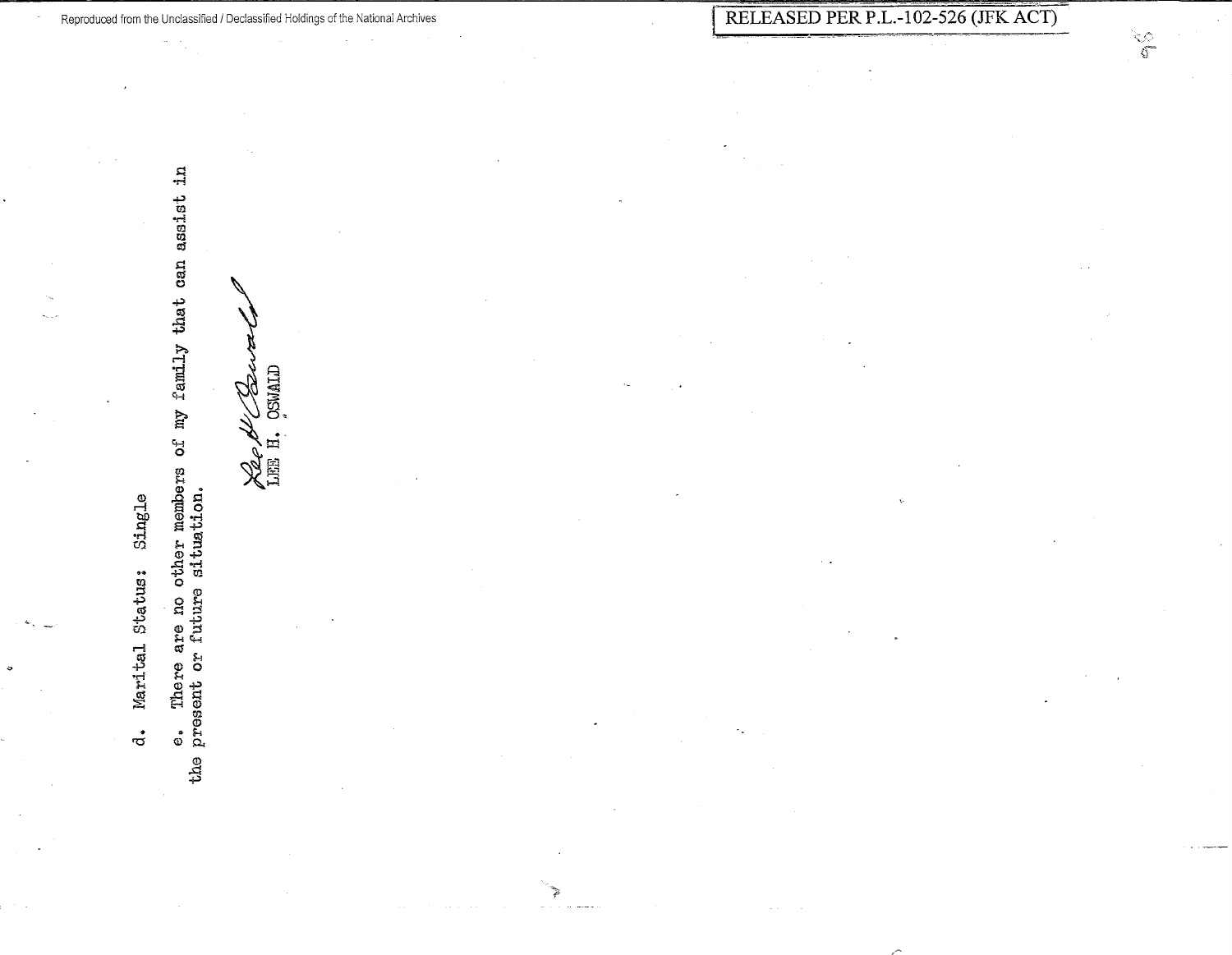.<br>Vitel

on Pfe OSWALD's 1tr of 17 August 1959 **FIRST ENDORSEMENT** 

- Squadron-9, MWHG, 3dMAW, Officer, Marine Air Control Commanding AirFMFPac, From:
	- nc, MOAF, Santa Ana, California<br>ac, MOAF, Santa Ana, California<br>Lng General, 3d Marine Aircraft Wing, AirFMFPac, MCAS,<br>(Santa Ana), California<br>Lng Officer, Marine Wing Headquarters Group-3, 3dMAW, Commanding EL Toro  $T_{\rm O}$ 
		- Toro (Santa Ana), California Commanding Officer,<br>AirFMFPac, MCAS, El Via:

Dependency Discharge; request for Subj:

Forwarded recommending approval.  $\mathbf{1}$  The service record of Pfc OSMALD indicates the following:  $\dot{\alpha}$ 

23 October 1962. Pfc OSWALD's EOS is ්<br>ග් disciplinary action pending in this case. There is no مُ

ď in favor of Margarite OSMALD in the amount \$40.00, first payment August 1959.  $\mathbf{u}$ Che Allotments:  $\dot{\circ}$ 

AvnFundSchool, Jacksonville, Florida 1957;<br>r AFB, Buloxi, Mississippi, 1957. Mississippi, Keesler AFB, Buloxi, Service Schools: AC&W Operators Course, ್

Pfc OSWALD has submitted an application for a  $uQ^n$  allotment in favor of mother Margarite OSWALD, in the amount of  $$91.30$ , first payment August This application is currently awaiting approval by Commandant of the Dis mother Margarite OSWALD, Marine Corps. 1959.  $\tilde{c}$ 

approval this situation. opinion, and in my "Q" allotment will not sufficiently alleviate geniune hardship exists in this case,  $the$ لي<br>ا ٩ť  $\stackrel{\bullet}{\downarrow}$ 

POINDEXTER  $\frac{1}{\tau}$ 

\*\*\*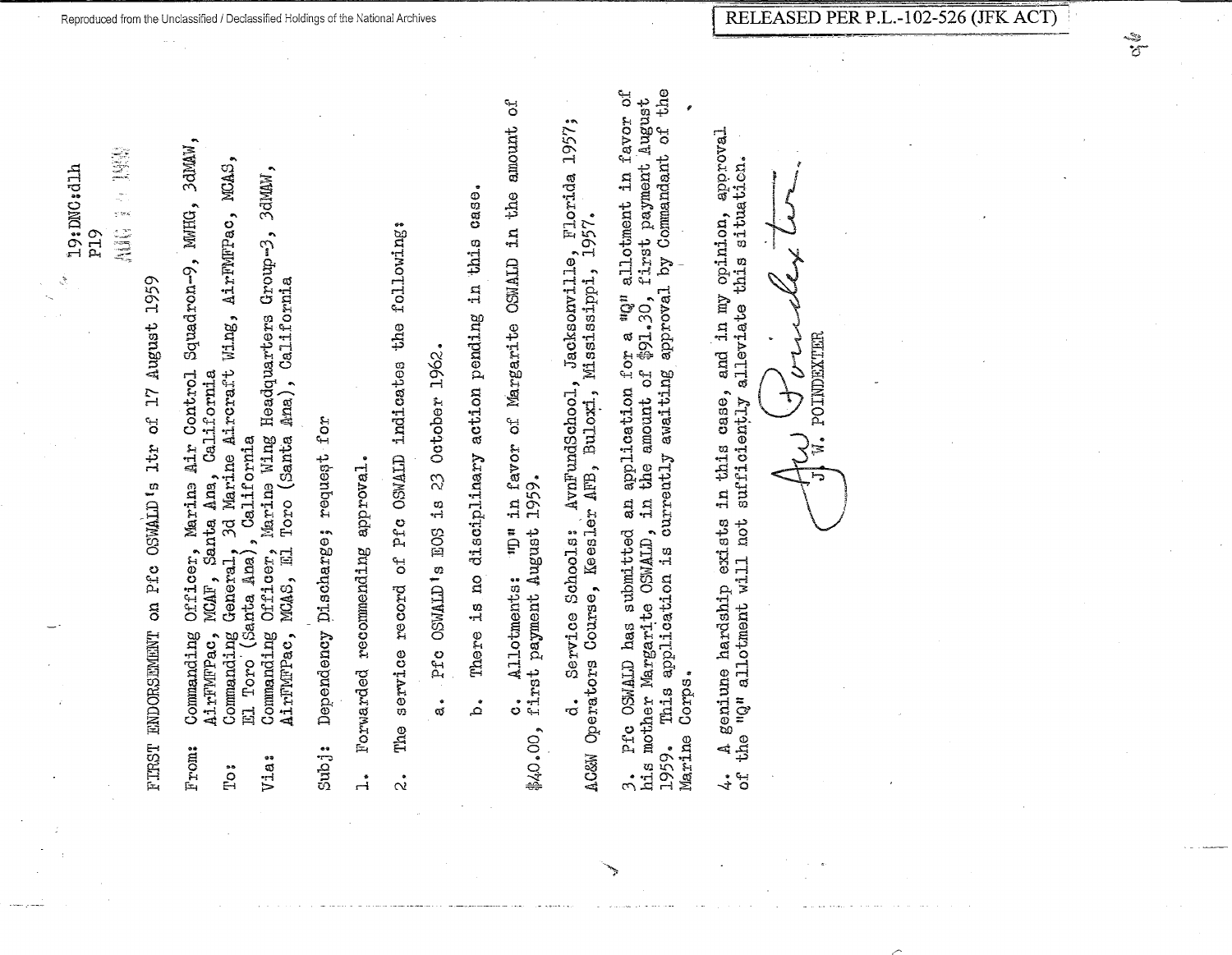$\frac{1}{2}$ SECOND ENDORSEMENT on Pfc OSWALD's ltr of l7Aug59

Marine Wing Headquarters Group<br>Third Marine Aircæaft Wing Commanding Officer,<br>Commanding General, From:  $T\circ$ :

Dependency Discharge; request for Subj:

Forwarded recommending approval.  $\vec{a}$  2. Reference (a) is hereby corrected to read Paragraph 10273 MCM.

 $\circ$ M. BRILLIANT CANNER.

حقمتم  $\bar{5}$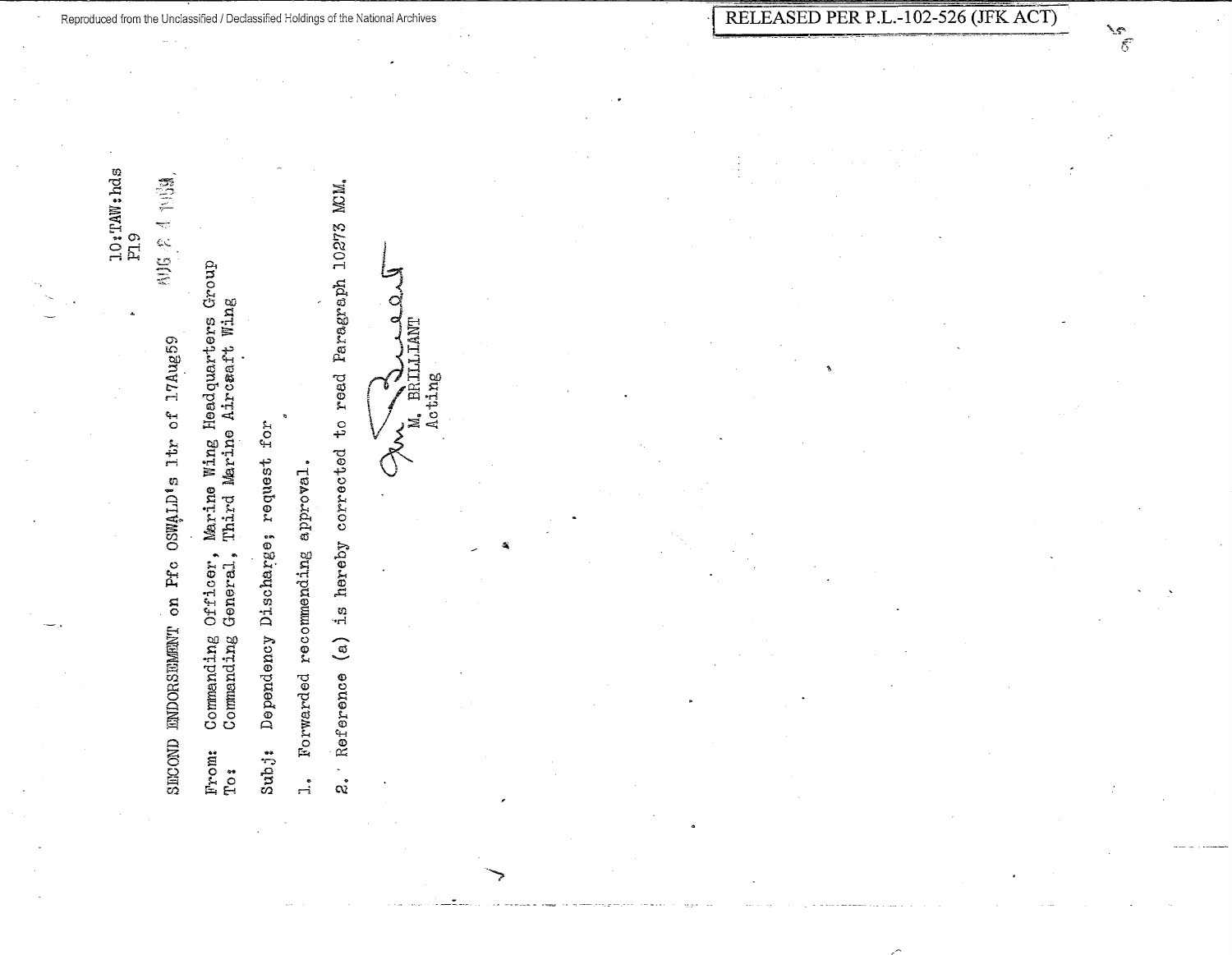17 Aug 1959 SF. 1tr OSWALD<sup>\*</sup><sub>5</sub> on Pfc **ENDOR SEMENT** THIRD

- General, 3d Marine Aircraft Wing<br>per, 3d Marine Aircraft Wing Hardship<br>Discharge Board. Senior Member, 3d Mar<br>Dependency Discharge Commanding From: To:
- Private Dependency Discharge; request for; case of 1<br>First Class Lee H. OSWALD 1653230/6741 USMC  $Subj$ :
- $30$ to LtCol KOZAK 10:RH:dln of Para 10273 MarCorMan<br>CG 3d MAW 1tr to LtC 1959 Jul.  $\widehat{c}$ Ref.
- Delivered.  $\frac{1}{1}$

3d Marine Aircraft Wing<br>as designated by ref-نها<br>0  $\cos$ o<br>O  $\frac{54}{6}$ diparagraph the purpose ند.<br>ان 2. In accordance with convene the 3d reference (b), you will convene the 3d Hardship/Dependency Discharge Board, as the provisions erence (c), as soon as pra accordance with  $\mathbf{r}$  $\frac{1}{2}$ 

possible. returned to this ಡ nill be returne<br>expeditiously the Board will 3g Headquarters by endorsement hereon The recommendations of  $\frac{1}{\sqrt{2}}$ 

W. A. CLOMAN, JR. By direction  $\frac{1}{\sqrt{2}}$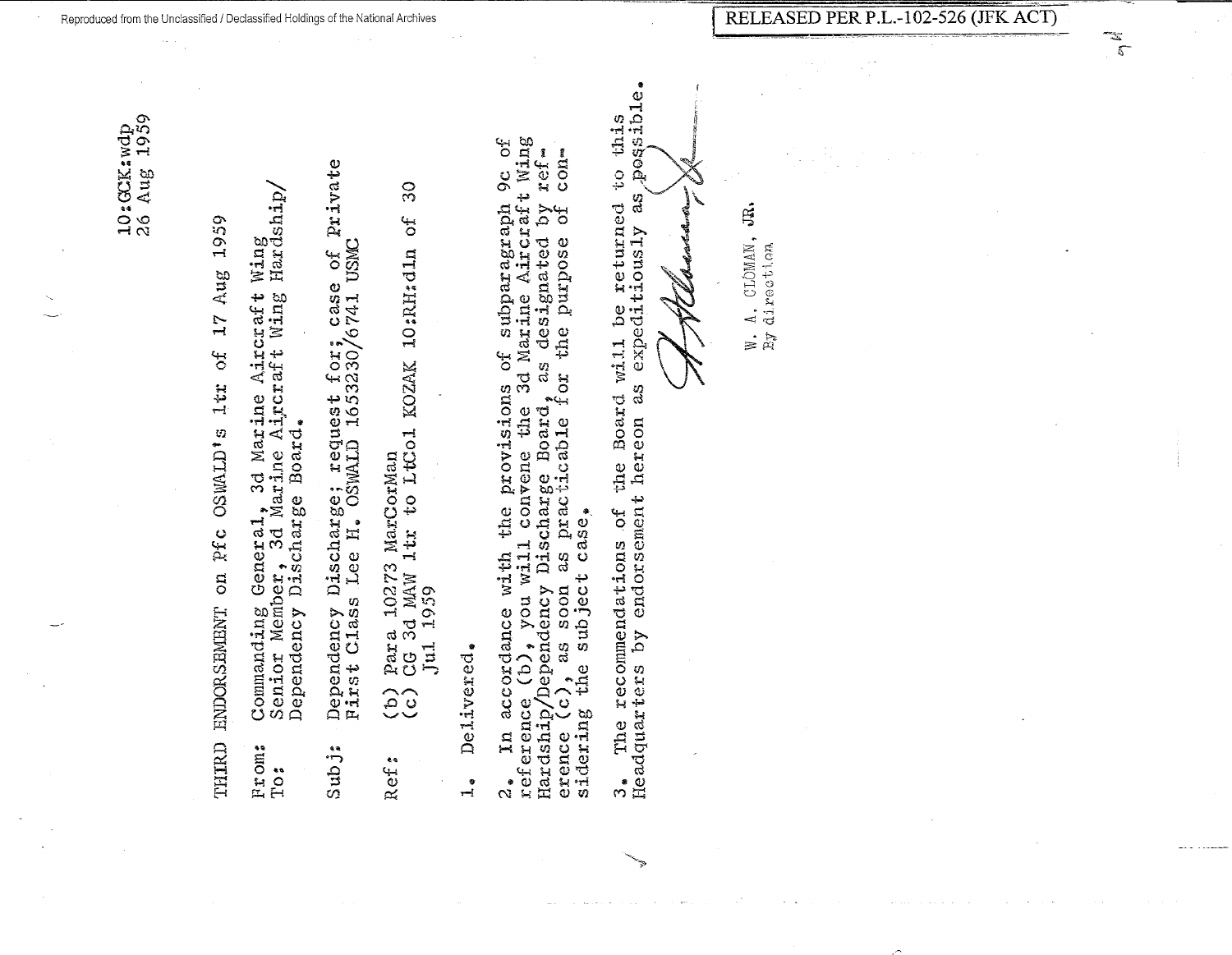$\overline{\Omega}$ 

 $\sum_{n=1}^{\infty}$  $\infty$  $\infty$ **AUC** Aug FOURTH ENDOHSg1YlENT on Pfc OSWALD' s ltr of 17  $17$  $\mathbf{O}^{\mathbf{C}}$ ltr **OSWALD's** Pfc **DIO** ENDORSENENT **FOURTH** 

Senior Member, 3d Marine Aircraft Wing Hardship or **CC** Hardship Aircraft Wing Dependency Discharge Board Board 3d Marine Senior Member, 3d Mar<br>Dependency Discharge F'rom:

Wing Commanding General, 3d Marine Aircraft Wing Aircraft 3d Marine Ceneral, Dependency<br>Commanding To:

Discharge by reason of dependency; request for case of case<br>USMC Private First Class Lee H. OSWALD 1653230/6741 US½C request for<br>1653230/6741 of dependency;<br>Lee H. OSWALD Discharge by reason<br>Private First Class Subj:

ance with Third Endorsement hereto, the Hardship or Dependency of reference (a) and in compli-<br>nereto, the Hardship or Dependency<br>27 August 1959 to consider the<br>ee H. OSWALD 1653230/6741 USMC. The ivlar:Lne had submitted an official request for a dependency dependency case of Private First Class Lee H. OSWALD 1653230/6741 USMC. 1. Guided by the provisions of reference (a) and in compli-Discharge Board met at 1530, 27 August 1959 to consider the discharge in accordance with reference (a). The following following  $\sigma$ i ne<br>The for at 1530, 27 August 1959 t<br>t Class Lee H. OSWALD 165<br>tted an official request  $\left(\begin{array}{c} a \\ a \end{array}\right)$ . in accordance with reference by the provisions of referations of  $f$ provisions submitted First members were present: present: met Board Discharge Board<br>case of Private had were Guided Marine with discharge members ance The  $\bullet$ 

 $\widehat{\mathcal{L}}$ Lieutenant Colonel Bolish J. KOZAK 07108 USMC \( MWHG-3) Colonel Bolish J. KOZAK 07108 USMC (MWHG-19e E. MC CLANE 016430/7335 USMC (MAG-36)<br>se E. MC CLANE 016430/7335 USMC (MAG-36)<br>ne T. CARD 035129/7304 USMC (MWHG-3) 1v1ajor George E. MG CLANE: 016430/733S US1vIC (MAG--36) Major Eugene T. CARD 035129/7304 USMC (MHG-3) George Eugene Lieutenant (<br>Major George Major

osures and Service h.oco:cd, Pr:Lvate First Class Lee H. OSVJ'ALD **CCMALD** 2. Upon examination of the basic request, supporting enclencl. was interviewed by the Board. 'l'he following facts were were request, supporting<br>b First Class Lee H.<br>e following facts were e basic re<br>Private F<br>Long f Record, Pry Upon examination of the Service interviewed by then considered: considered: osures and then was ە<br>ئە

1s obligated to serve on active duty until 7 December 1959.  $^{\circ}$ Corps<br>er 1959. a. Private First Class Lee H. OSWALD, not married, on g his initial three (3) year enlistment in the Marine Corps  $\bullet$ not married Marine Co:<br>December OSWALD, no on active duty until 7 enlistment Lee H. Class year vate First<br>three (3) to serve a. Private<br>initial thre obligated  $\begin{array}{c}\n0 \\
\text{A} \\
\text{B} \\
\text{A}\n\end{array}$ 

b. 'l'he lYia.cine submitted his request for a dependency dependency financial assistance to his invalid mother residing in  $\overline{\mathbf{u}}$ he may provide physical and<br>his invalid mother residing discharge in order that he may provide physical and  $\sigma$ submitted his request for that o<br>G assistance Marine in order Fort Worth, Texas. Texas. discharge in<br>financial ass<br>Fort Worth, The  $\mathfrak{a}^*$ 

c. The home situation of Private First Class OSWALD has presence of her son, Private First Class OSWALD, is required has is required to her physical condition and has no source of income. The The been aggravated subsequent to his enlistment date through incapacitation of his mother as a result of an industrial accident. The mother is no longer gainfully employed due ation of Frivate First Class OSWALD<br>pent to his enlistment date through<br>mother as a result of an industrial<br>is no longer gainfully employed due<br>in and has no source of income. OSWALD Class CSWALD, First Class<sup>1</sup> for physical and finan~ial assistance. co ner physical continuities in the physical and financial assistance.<br>presence of her son, Private First Cla<br>for physical and financial assistance. situation of Private to her physical condition and incapacitation of his mother subsequent The mother home aggravated The accident.  $\ddot{\circ}$ need

and the inability of the two farn:i.lies to maintain a common common to the Marines mother due to his marital responsibilities unable to provide either financial or physical assistance 'is the a Another son, married, with the U. S. Air Force on Accession and the physical assistance<br>cher financial or physical assistance<br>c due to his marital responsibilities<br>the two families to maintain a common SO f active duty in Japan, cannot furnish financial support. d. One son, married and residing in Fort Worth is y or car with the U.S. Air Force<br>son, married, with the U.S. Air Force<br>apan, cannot furnish financial support Morth in Fort residing and cannot<sup>-</sup> married d. One son, married<br>unable to provide either<br>to the Marines mother due duty in Japan, the inability of Another and the  $\sigma$ active

 $\frac{1}{\delta}$ 

 $\sum_{i=1}^{n}$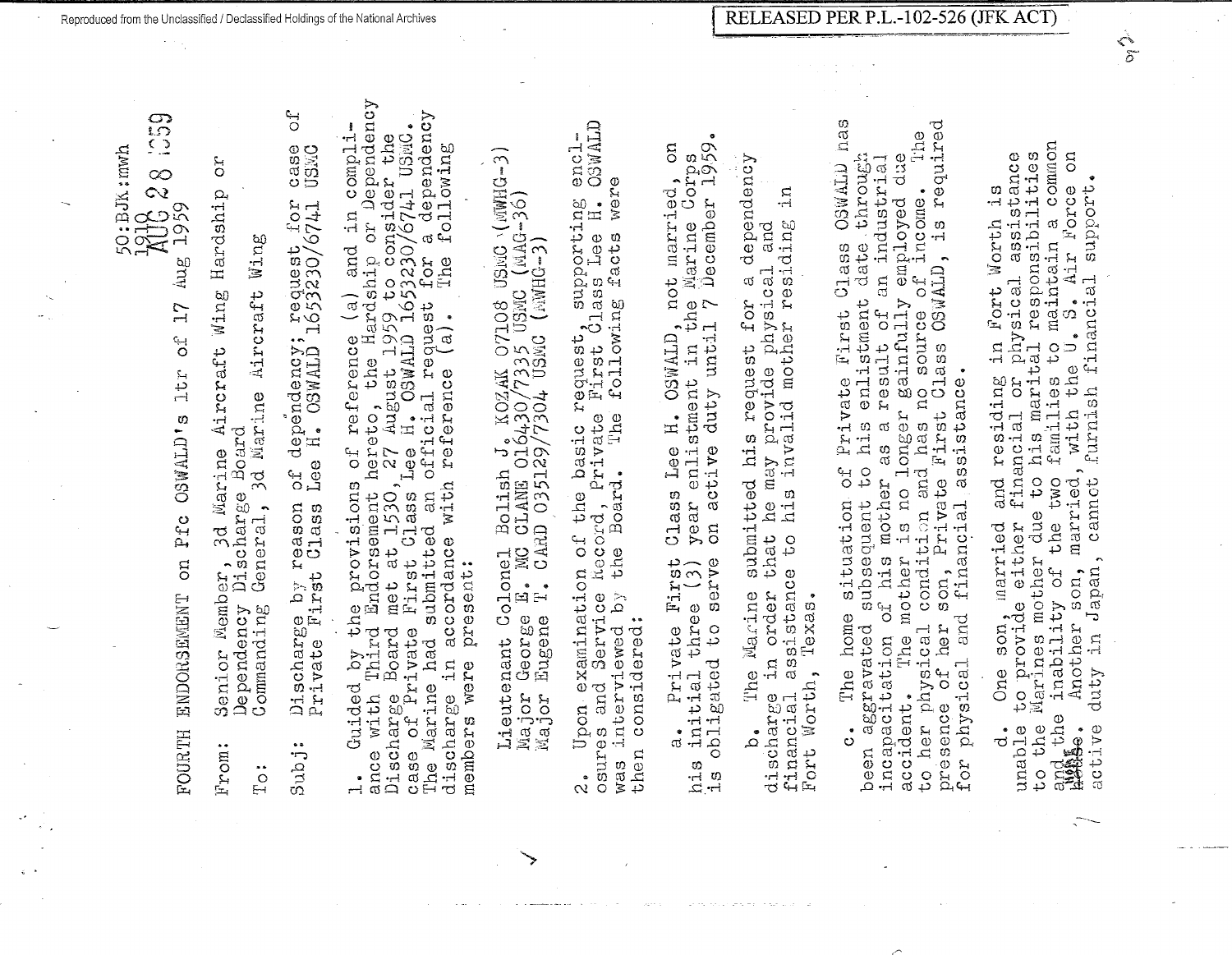employment he has<br>entertain offering the necessary firm offer of emplo<br>employer will enter<br>selary to provide suitable has no former his mother. e. The Marine hindicated that his formulation and the summent with a summer<br>amployment with a summer Marine  $\mathbb{C}^{\mathbb{C}}$ 

Reproduced from the Unclassified / Declassified Holdings of the National Archives

facts available, it is the opinion<br>B First Class OSWALD meets the<br>1 10273 MCM for release from evaluation of all f<br>Board that Private<br>ments of pregraph requirements  $d$  at  $y$ .  $\Xi$ the active  $\overset{\bullet}{\curvearrowleft}$ 

4. The Board recommends that Private First Class Lee H.<br>CSWALD be released from active duty with the Marine Corps dependency.  $\overline{C}$ for reasons

 $Gorps$ S. Marine ر<br>اس<br>ن KOZAK  $\int$  $\bigcup_{i=1}^{\infty}$  $\overline{\phantom{a}}$  $B$ . Colonel Lieutenant

RELEASED PER P.L.-102-526 (JFK ACT)

ER.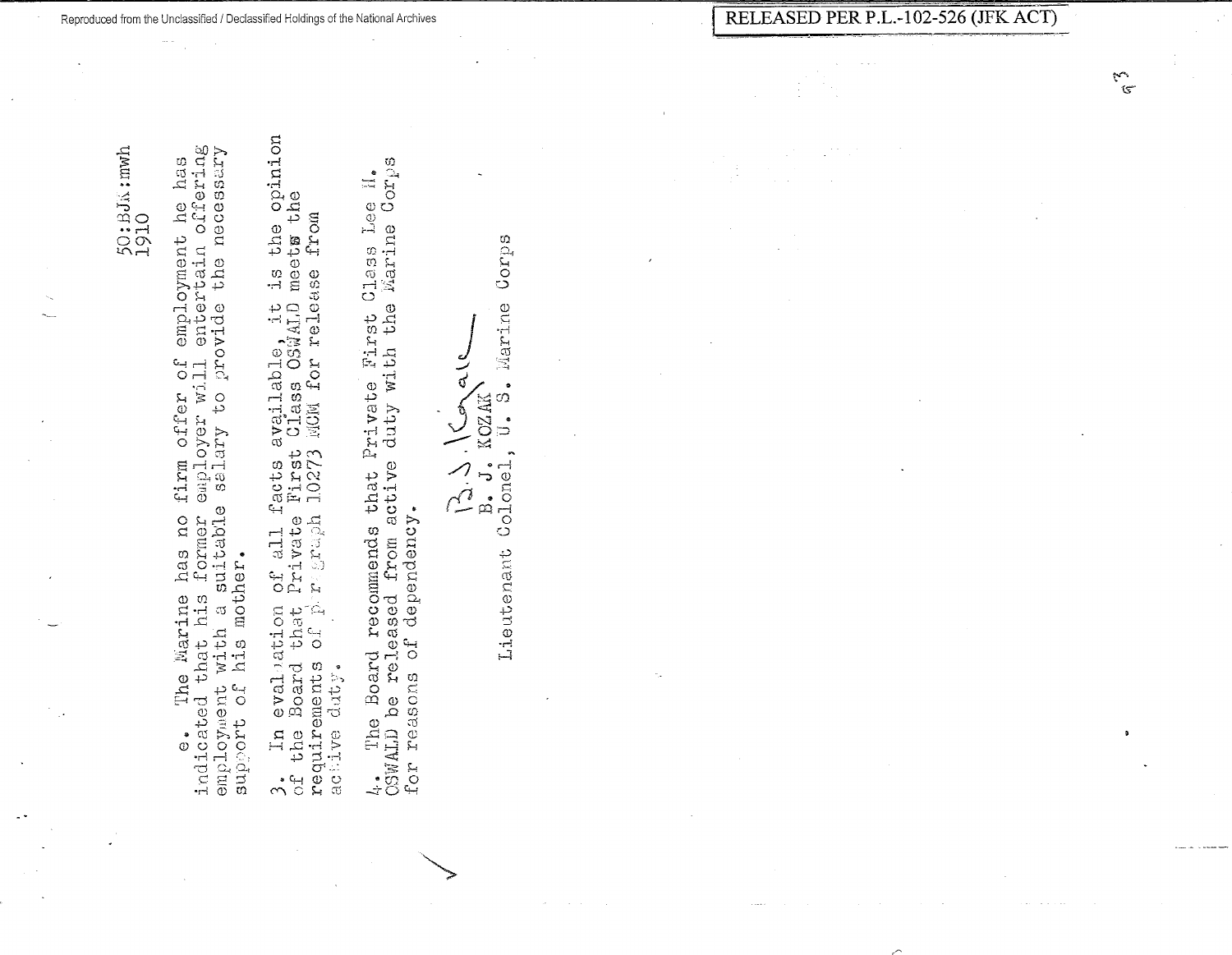10:GCK:wdp **9.1 AUG 1959** 

Aug 1959  $\frac{1}{1}$  $\frac{4}{3}$  $11$ **OSWALD®S** on Pfc ENDORSEMENT FIFTH

- 3d Marine Aircraft Wing<br>Headquanters and Headquarters<br>Separation Section), MCAS, El Toro Commanding Officer, news and the Separation<br>Squadron (OIC Area Separation<br>'Cante Ana), California General,<br>Officer, Command ing From:  $T^{\bullet}$
- $1653230/6741$ request<br>OSWALD 1 of Hardship,<br>(E-2) Lee H. reason<br>Class Discharge by re<br>Private First<br>USMC Sub j:

Apr 58<br>1326.1c CMC msg 2817452<br>AirFMFPac Order  $\left(\frac{1}{2}\right)$ Ref.

 $\overline{a}$ recommendation<br>eparate Private **e**  $\sigma$  $\mathfrak{p}$ to separate Pr<br>/6741 from the the Readdressed and forwarded approving<br>Hardship/Dependency Discharge Board<br>st Class (E-2) Lee H. OSWALD 1653230/ Corps. Marine First  $\frac{1}{10}$ 

ں<br>د reassigned  $\left( \begin{matrix} a \\ c \end{matrix} \right)$ reference e<br>q with authority contained in 1 First Class (E-2) OSWALD will separation. In accordance  $\{e\}$ , Private F.<br>Command for second and (e),  $E_1$ your  $\mathfrak{g}$ 

adminise Luny,<br>command. papers with the provisions of subparagraph 9 of<br>is requested that upon completion of admin<br>j the basic letter and all supporting paper<br>ne Commandant of the Marine Corps(Code DGK) this. be furnlshed endorsement 3. In accordance with the<br>reference (b), it is reques<br>trative processing the basi<br>be forwarded to the Command your  $\overline{C}$ copy  $\vec{a}$ that and

ပႆ

 $CO^{\prime\prime}_{\bullet}$  MMHG (end only)<br> $CO_{\bullet}$  MACS-9 (end only) Copy to:

 $\tilde{\varsigma}$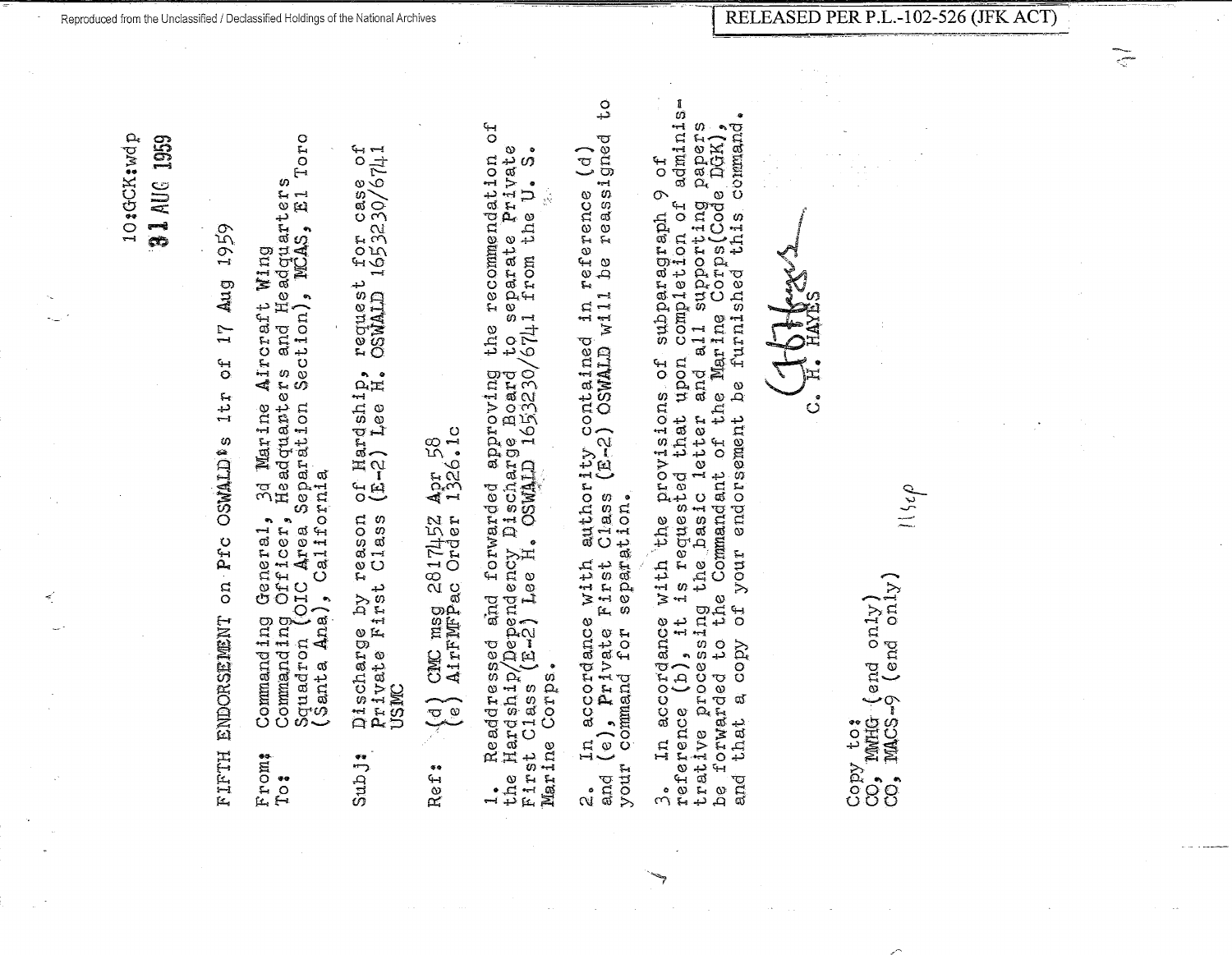$\lambda$ 

精确 Ang  $\sum_{\substack{q' \in \mathcal{Q} \\ q' \neq q, q' \\ q' \neq q'}}$  $\frac{6}{\alpha}$  $\frac{V}{2}$  ,  $\frac{V}{2}$  $\frac{1}{2}\frac{1}{2}$  $\omega$  $\frac{1}{\sqrt{2}}$ (新闻)题  $\begin{array}{l} \frac{1}{4} \left( \begin{array}{cc} 0 & \frac{1}{4} \end{array} \right) & \frac{1}{4} \left( \begin{array}{cc} 0 & \frac{1}{4} \end{array} \right) & \frac{1}{4} \left( \begin{array}{cc} 0 & \frac{1}{4} \end{array} \right) & \frac{1}{4} \left( \begin{array}{cc} 0 & \frac{1}{4} \end{array} \right) & \frac{1}{4} \left( \begin{array}{cc} 0 & \frac{1}{4} \end{array} \right) & \frac{1}{4} \left( \begin{array}{cc} 0 & \frac{1}{4} \end{array} \$  $\mathbb{R}^*$ **特别的 化硫酸盐** 二、字母

- Torp  $\mathcal{C}^{k_0}_\mathcal{C}$ endrimmer<br>1975 - Peter Barne E. Correntaling Condrail, Grinding Maria Aircresit 1<br>Sounand Pil Pacer, Belonderence and Pol<br>Squefa Angl, Greainburg Rou Cection),
- $\hat{\mathcal{R}}_{\text{cusp}}$  grasi 新たい (1995年)<br>1995年 - 1997年 - 1997年<br>1995年 - 1996年 - 1997年 OF JAPOSPED renaber<br>Liaast i<br>E i lancharge<br>Vrivete ri  $\frac{1}{2}$  is alien i

7

**化学装置 医肠麻醉 医肠麻醉法 医心脏** 机飞机  $\label{eq:1} \rho^{\frac{1}{2} \log_{\mathcal{H}} \frac{1}{\rho_{\text{eff}}^2} \frac{1}{\rho_{\text{eff}}^2} \rho_{\text{eff}}^2 \rho_{\text{eff}}^2}$ ing<br>Titulise  $\sigma_{\alpha\beta\gamma\rho\gamma\delta\gamma} \sigma_{\alpha\beta\gamma\delta\delta} \rho$  $\neq \varphi$ 

e e provincia de la 1992<br>1995 : Para de Partin<br>1995 : Partin de la 1998  $\frac{1}{2}$  $\sim$ ni ta shiwarata n<br>Kilimatan a A.<br>1947 – Herich Rame, andr Kormarised Koproving<br>1948 – Herich Ingelsener, lisander Pomer (1941)<br>1948 – Diarps I. (1942), Loe P.

пÚ,  $\langle \cdot \rangle_{\mathcal{E}}$  )  $\mathcal{A}^{\mathcal{A}}$  $\sim$  $\epsilon_{\rm model}$ onnt dinn in frierene.<br>J (2006) - 1411 teferane. : USL and Dorf ()<br>| Lynk Class (Cas)<br>| Soyner () Dr. Ka ascordance<br>mac (e), Prireade<br>Vour co-pand for s

 $\{x_{\bullet}\}_{\bullet}$  actronation with the provisions of tubercornage of the spin of  $\alpha$ <br>reference (1)  $\ell$  it is repeated to the state of the properties of all special to the properties of  $\alpha$ <br>trains proving the fluid the lang

 $\mathbb{Q}^m_0$  $\mathcal{U}$  $\mathbb{C}^{\frac{N}{2}}$ 

> $\mathcal{P}_{\mathcal{O}_{\mathcal{O}}}$  $\begin{bmatrix} \mathbf{Q} & \mathbf{Q} & \mathbf{Q} \\ \mathbf{Q} & \mathbf{Q} & \mathbf{Q} \\ \mathbf{Q} & \mathbf{Q} & \mathbf{Q} \\ \mathbf{Q} & \mathbf{Q} & \mathbf{Q} \\ \mathbf{Q} & \mathbf{Q} & \mathbf{Q} \\ \mathbf{Q} & \mathbf{Q} & \mathbf{Q} \\ \mathbf{Q} & \mathbf{Q} & \mathbf{Q} \\ \mathbf{Q} & \mathbf{Q} & \mathbf{Q} \\ \mathbf{Q} & \mathbf{Q} & \mathbf{Q} \\ \mathbf{Q} & \mathbf{Q} & \mathbf{Q} \\ \mathbf{$ 医红硷  $\begin{aligned} \frac{1}{\sqrt{2}}\frac{1}{\sqrt{2}}\frac{1}{\sqrt{2}}\frac{1}{\sqrt{2}}\frac{1}{\sqrt{2}}\frac{1}{\sqrt{2}}\frac{1}{\sqrt{2}}\frac{1}{\sqrt{2}}\frac{1}{\sqrt{2}}\frac{1}{\sqrt{2}}\frac{1}{\sqrt{2}}\frac{1}{\sqrt{2}}\frac{1}{\sqrt{2}}\frac{1}{\sqrt{2}}\frac{1}{\sqrt{2}}\frac{1}{\sqrt{2}}\frac{1}{\sqrt{2}}\frac{1}{\sqrt{2}}\frac{1}{\sqrt{2}}\frac{1}{\sqrt{2}}\frac{1}{\sqrt{2}}\frac{1}{$  $\frac{1}{2n}$  . <br>  $\frac{1}{2n}$

ф,